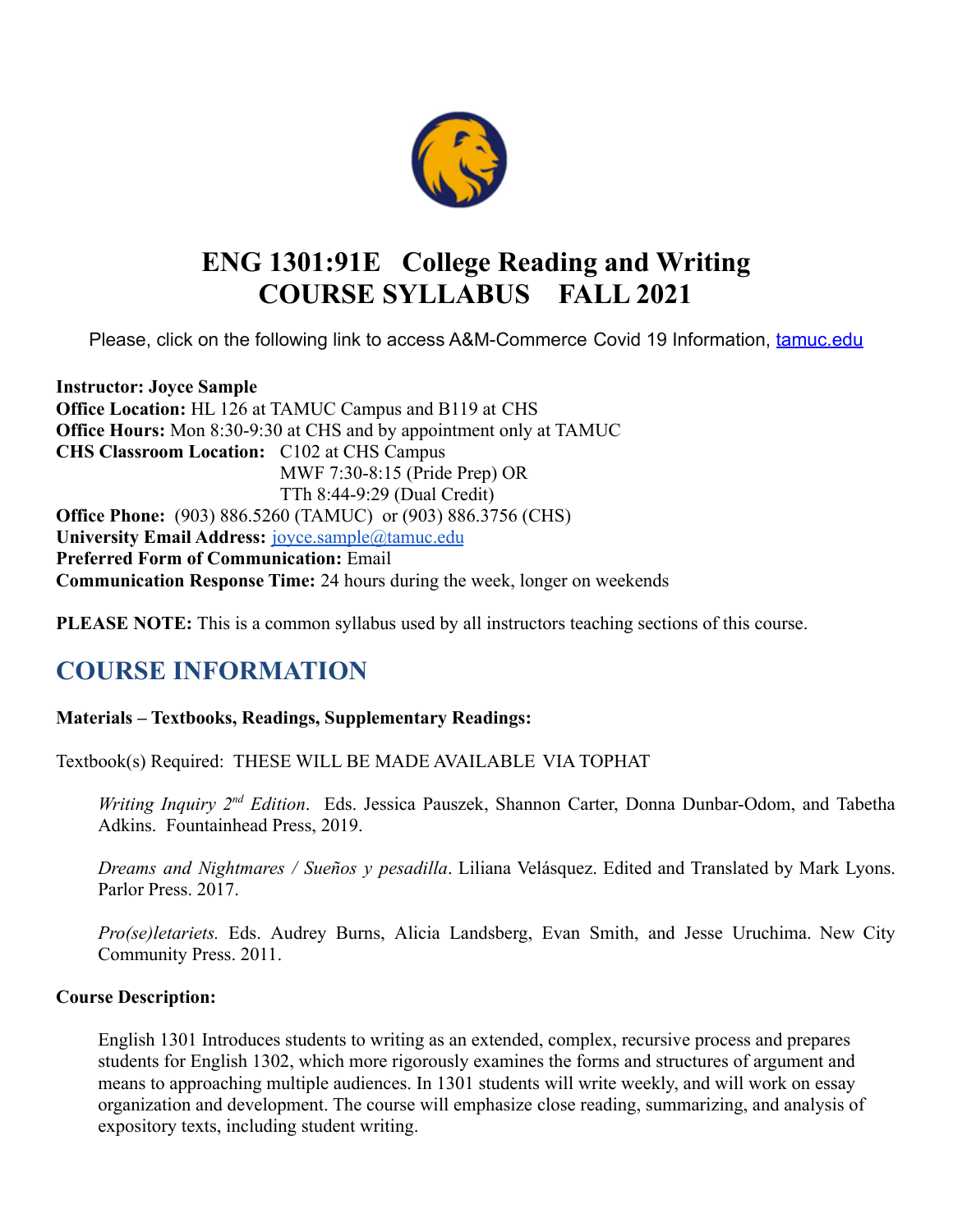## **Student Learning Outcomes:**

- 1. Students will be able to analyze, evaluate, or solve problems when given a set of circumstances, data, texts, or art.
- 2. In written, oral, and/or visual communication, A&M-Commerce students will communicate in a manner appropriate to audience and occasion, with an evident message and organizational structure.
- 3. Students will be able to work together toward a shared purpose relevant to the course or discipline with a sense of shared responsibility for meeting that purpose.
- 4. Students will understand and practice academic honesty.

# **TECHNOLOGY REQUIREMENTS**

# **LMS (Learning Management System)**

All course sections offered by Texas A&M University-Commerce have a corresponding course shell in the myLeo Online Learning Management System (LMS). Below are technical requirements

LMS Requirements: <https://community.brightspace.com/s/article/Brightspace-Platform-Requirements>

LMS Browser Support:

[https://documentation.brightspace.com/EN/brightspace/requirements/all/browser\\_support.htm](https://documentation.brightspace.com/EN/brightspace/requirements/all/browser_support.htm)

YouSeeU Virtual Classroom Requirements:

<https://support.youseeu.com/hc/en-us/articles/115007031107-Basic-System-Requirements>

# **Technical Support**

If you are having technical difficulty with any part of Brightspace, please contact Brightspace Technical Support at 1-877-325-7778. Other support options can be found here: <https://community.brightspace.com/support/s/contactsupport>

# **ACCESS AND NAVIGATION**

You will need your campus-wide ID (CWID) and password to log into the course. If you do not know your CWID or have forgotten your password, contact the Center for IT Excellence (CITE) at 903.468.6000 or helpdesk@tamuc.edu**.**

**Note:** Personal computer and internet connection problems do not excuse the requirement to complete all course work in a timely and satisfactory manner. Each student needs to have a backup method to deal with these inevitable problems. These methods might include the availability of a backup PC at home or work, the temporary use of a computer at a friend's home, the local library, office service companies, Starbucks, a TAMUC campus open computer lab, etc.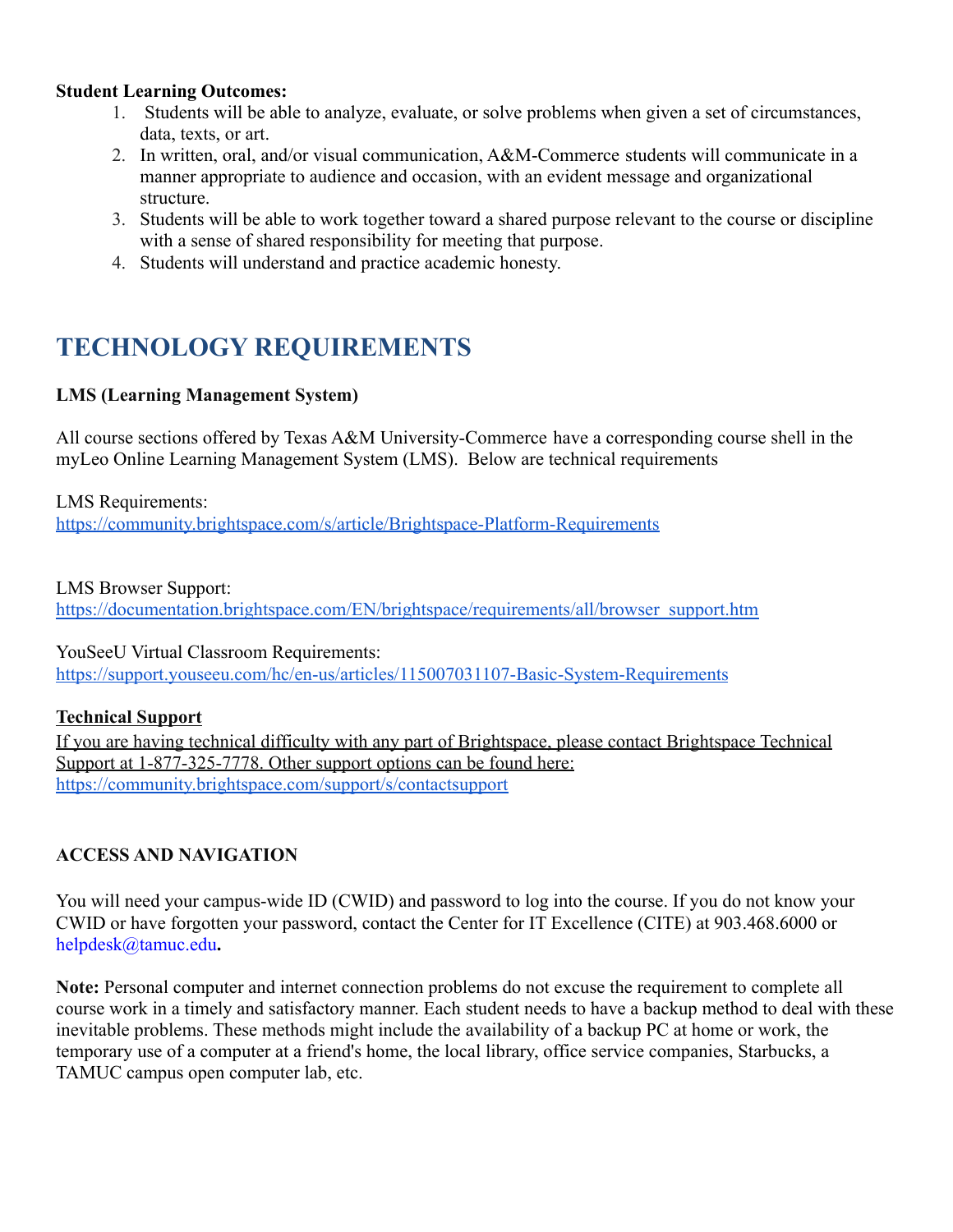# **COMMUNICATION AND SUPPORT**

Please contact your instructor with any questions you may have. **Your instructor's communication preference is e-mail, and her address is: joyce.sample@commerceisd.org.** Also, each instructor in the department of literature and languages is required to keep at least three office hours per course per week. These are kept at the high school to be more convenient for dual credit high school students.

## **Grievances**

Students who have concerns regarding their courses should first address those concerns with the assigned instructor in order to reach a resolution. Students who are unsatisfied with the outcome of that conversation or have not been able to meet individually with their instructor, whether in person, by email, by telephone, or by another communication medium, should then schedule an appointment with the Director of Writing, Dr. Ashanka Kumari, by emailing her ([ashanka.kumari@tamuc.edu](https://outlook.tamuc.edu/owa/redir.aspx?C=P15pt2a0_ByD__3l8Ue8cSv3TtfABKCCqcXF2s-rD98KGdwQGWPZCA..&URL=mailto%3aashanka.kumari%40tamuc.edu)). Before an appointment is scheduled, the student must provide clearly documented and explained issues as to why the meeting is being requested. The student must also state when they discussed the issue in person or via phone (not email) with the instructor already. Where applicable, students should also consult University Procedure 13.99.99.R0.05 ("Student Appeal of Instructor Evaluation").

## **Departmental Chain of Command for ENG 100/1301/1302 courses:**

Instructor -> Dr. Ashanka Kumari, Director of Writing -> Dr. Karen Roggenkamp, Assistant Department Head or Dr. Hunter Hayes, Department Head

# **Writing Center**

The Writing Center (or the "Communication Skills Center") offers writers free, one-on-one assistance. We welcome all writers, majors, and disciplines—undergraduate and graduate students alike. Research shows that all writers benefit from sharing their work with a focused reader. The Writing Center staff is trained to support writers in any stage of the writing process (from a blank page to polishing the sentences), and we work with writers to verbalize writing goals and stay on track to finish larger writing projects. The writers with whom we work bring projects like important emails, weekly writing assignments, midterm and final essays, and theses and dissertations. The Writing Center will re-open for Fall 2021 after the semester begins. If you'd like to make an appointment, email us writing  $t$ amuc $\omega$ gmail.com.

# **Tutoring**

The tutoring center is located in Velma K. Waters Library on the TAMUC campus. It is on the second floor in room #201C. This service is available to any university student, including Pride Prep and Dual Credit. For help with coursework, please visit the tutoring center or make an appointment for online tutoring services at: <http://inside.tamuc.edu/campuslife/campusservices/AcademicSuccessCenter/tutorInfo/default.aspx>

# **Library Services**

Velma K. Waters Library is located in the center of the TAMUC campus. Their services are available to any university student, including Pride Prep and Dual Credit students. They can assist with research, books, and other library services. You can find help and more information at [https://www.tamuc.edu/library/.](https://www.tamuc.edu/library/)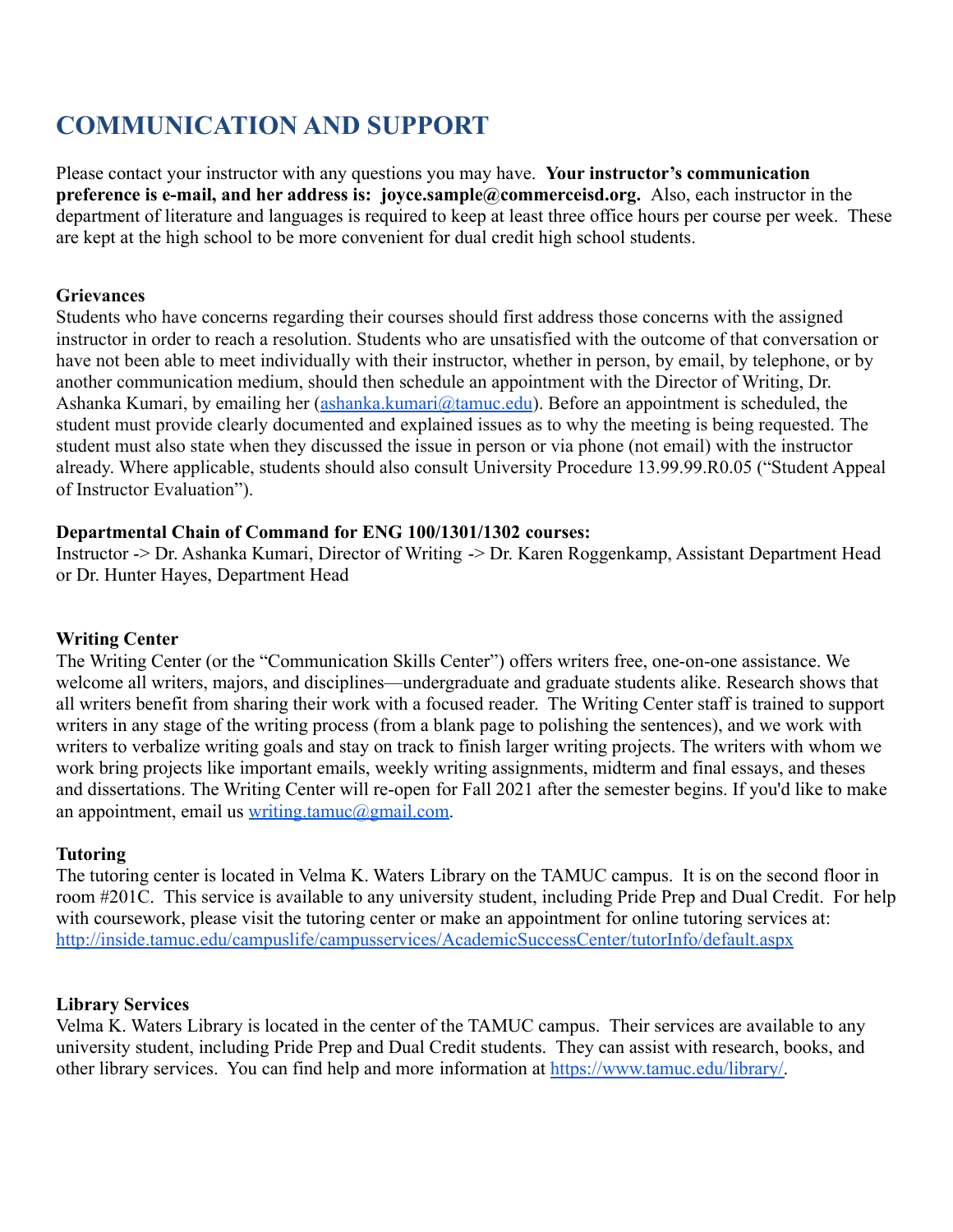## **Collection of Data for Measuring Institutional Effectiveness**

In order to measure the level of compliance with the university's Institutional Effectiveness guidelines, throughout the semester, I will collect some of the ungraded texts you produce. The texts will be part of a portfolio created on your behalf and will be measured to ensure that our program "promotes practices that result in higher student academic achievement; an enhanced student experience; aligned and transparent decisions; and readily available information for improvement, accountability, and accreditation" (see "Department of Institutional Effectiveness," [http://www.tamuc.edu/aboutus/institutionalEffectiveness/default.aspx\)](http://www.tamuc.edu/aboutus/institutionalEffectiveness/default.aspx). This is solely an assessment of program effectiveness and in no way affects students' course grades or GPAs.

# **COURSE AND UNIVERSITY PROCEDURES/POLICIES**

# **Course Specific Procedures:**

# *Syllabus Change Policy*

The syllabus is a guide. Circumstances and events, such as student progress, may make it necessary for the instructor to modify the syllabus during the semester. Any changes made to the syllabus will be announced.

## *Attendance Policy*

**Attendance is required in a face-to-face setting for all sections of this course. They will be held at Commerce High School in C102 (The Tiger Room) during the time scheduled for either Pride Prep or Dual Credit sections. Attendance will be taken and used in factoring grades for the participation grade for the semester. Communication is key when high school students have school related extracurricular activities to attend. The instructor should be notified before the absence occurs and a plan made regarding the missed lecture, activity, or work.**

# **University Specific Procedures**

# **Student Conduct**

All students enrolled at the University shall follow the tenets of common decency and acceptable behavior conducive to a positive learning environment. The Code of Student Conduct is described in detail in th[e](http://www.tamuc.edu/Admissions/oneStopShop/undergraduateAdmissions/studentGuidebook.aspx) [Student Guidebook.](http://www.tamuc.edu/Admissions/oneStopShop/undergraduateAdmissions/studentGuidebook.aspx)

<http://www.tamuc.edu/Admissions/oneStopShop/undergraduateAdmissions/studentGuidebook.aspx>

Students should also consult the Rules of Netiquette for more information regarding how to interact with students in an online forum: <https://www.britannica.com/topic/netiquette>

# **TAMUC Attendance**

For more information about the attendance policy please visit the [Attendance](http://www.tamuc.edu/admissions/registrar/generalInformation/attendance.aspx) webpage and [Procedure](http://www.tamuc.edu/aboutUs/policiesProceduresStandardsStatements/rulesProcedures/13students/academic/13.99.99.R0.01.pdf) [13.99.99.R0.01](http://www.tamuc.edu/aboutUs/policiesProceduresStandardsStatements/rulesProcedures/13students/academic/13.99.99.R0.01.pdf).

<http://www.tamuc.edu/admissions/registrar/generalInformation/attendance.aspx>

[http://www.tamuc.edu/aboutUs/policiesProceduresStandardsStatements/rulesProcedures/13students/academic/1](http://www.tamuc.edu/aboutUs/policiesProceduresStandardsStatements/rulesProcedures/13students/academic/13.99.99.R0.01.pdf) [3.99.99.R0.01.pdf](http://www.tamuc.edu/aboutUs/policiesProceduresStandardsStatements/rulesProcedures/13students/academic/13.99.99.R0.01.pdf)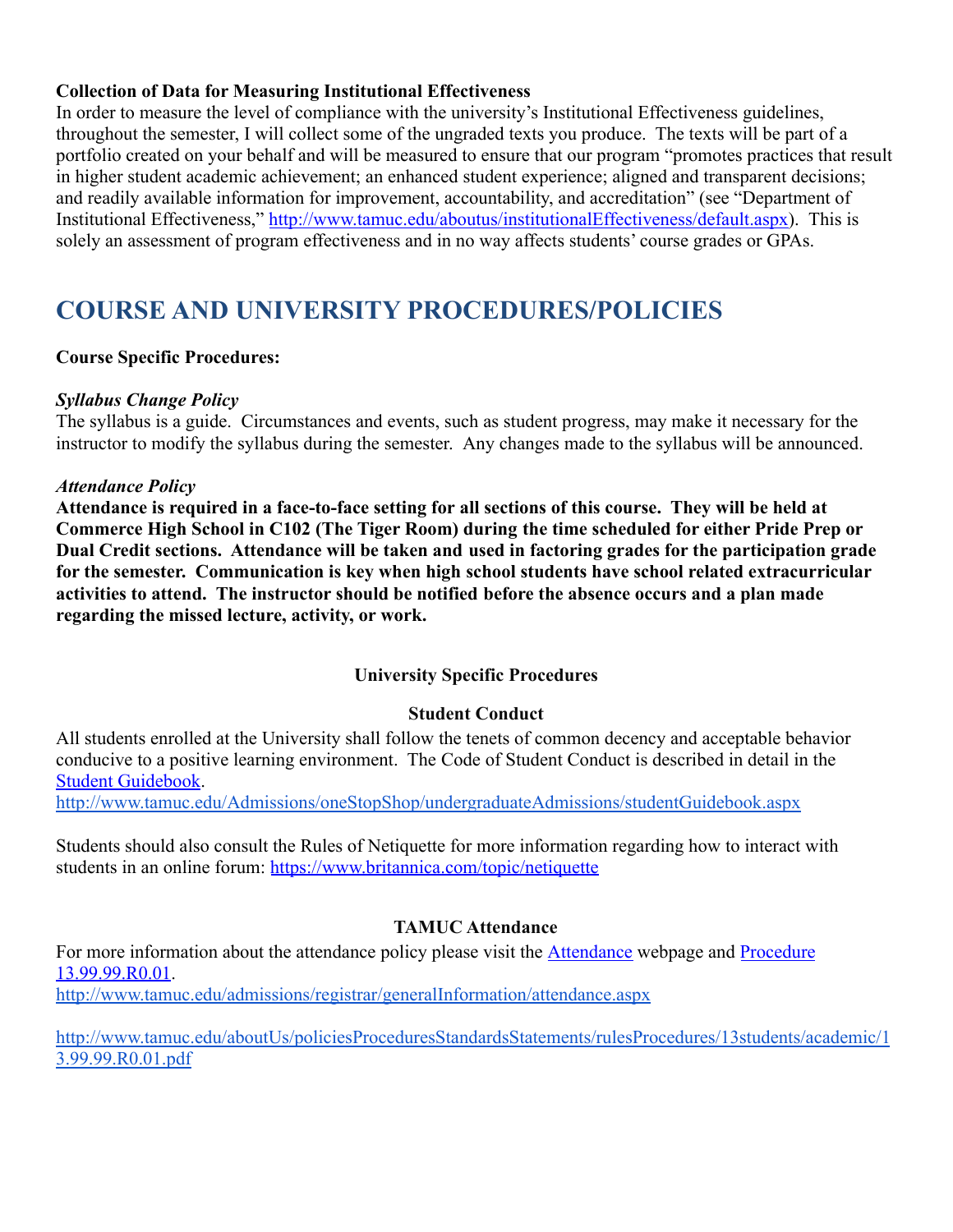# **Academic Integrity**

Students at Texas A&M University-Commerce are expected to maintain high standards of integrity and honesty in all of their scholastic work. For more details and the definition of academic dishonesty see the following procedures:

[Undergraduate Academic Dishonesty 13.99.99.R0.03](http://www.tamuc.edu/aboutUs/policiesProceduresStandardsStatements/rulesProcedures/13students/undergraduates/13.99.99.R0.03UndergraduateAcademicDishonesty.pdf)

[http://www.tamuc.edu/aboutUs/policiesProceduresStandardsStatements/rulesProcedures/13students/undergradu](http://www.tamuc.edu/aboutUs/policiesProceduresStandardsStatements/rulesProcedures/13students/undergraduates/13.99.99.R0.03UndergraduateAcademicDishonesty.pdf) [ates/13.99.99.R0.03UndergraduateAcademicDishonesty.pdf](http://www.tamuc.edu/aboutUs/policiesProceduresStandardsStatements/rulesProcedures/13students/undergraduates/13.99.99.R0.03UndergraduateAcademicDishonesty.pdf)

[Graduate Student Academic Dishonesty 13.99.99.R0.10](http://www.tamuc.edu/aboutUs/policiesProceduresStandardsStatements/rulesProcedures/13students/graduate/13.99.99.R0.10GraduateStudentAcademicDishonesty.pdf)

[http://www.tamuc.edu/aboutUs/policiesProceduresStandardsStatements/rulesProcedures/13students/graduate/13](http://www.tamuc.edu/aboutUs/policiesProceduresStandardsStatements/rulesProcedures/13students/graduate/13.99.99.R0.10GraduateStudentAcademicDishonesty.pdf) [.99.99.R0.10GraduateStudentAcademicDishonesty.pdf](http://www.tamuc.edu/aboutUs/policiesProceduresStandardsStatements/rulesProcedures/13students/graduate/13.99.99.R0.10GraduateStudentAcademicDishonesty.pdf)

## **Students with Disabilities-- ADA Statement**

The Americans with Disabilities Act (ADA) is a federal anti-discrimination statute that provides comprehensive civil rights protection for persons with disabilities. Among other things, this legislation requires that all students with disabilities be guaranteed a learning environment that provides for reasonable accommodation of their disabilities. If you have a disability requiring an accommodation, please contact:

Office of Student Disability Resources and Services Texas A&M University-Commerce Waters Library- Room 162 Phone (903) 886-5150 or (903) 886-5835 Fax (903) 468-8148 Email: [studentdisabilityservices@tamuc.edu](mailto:studentdisabilityservices@tamuc.edu) Website: [Office of Student Disability Resources and Services](http://www.tamuc.edu/campusLife/campusServices/studentDisabilityResourcesAndServices/) <http://www.tamuc.edu/campusLife/campusServices/studentDisabilityResourcesAndServices/>

# **Nondiscrimination Notice**

Texas A&M University-Commerce will comply in the classroom, and in online courses, with all federal and state laws prohibiting discrimination and related retaliation on the basis of race, color, religion, sex, national origin, disability, age, genetic information or veteran status. Further, an environment free from discrimination on the basis of sexual orientation, gender identity, or gender expression will be maintained.

# **Campus Concealed Carry Statement**

Texas Senate Bill - 11 (Government Code 411.2031, et al.) authorizes the carrying of a concealed handgun in Texas A&M University-Commerce buildings only by persons who have been issued and are in possession of a Texas License to Carry a Handgun. Qualified law enforcement officers or those who are otherwise authorized to carry a concealed handgun in the State of Texas are also permitted to do so. Pursuant to Penal Code (PC) 46.035 and A&M-Commerce Rule 34.06.02.R1, license holders may not carry a concealed handgun in restricted locations. For a list of locations, please refer to the [Carrying Concealed Handguns On Campus](http://www.tamuc.edu/aboutUs/policiesProceduresStandardsStatements/rulesProcedures/34SafetyOfEmployeesAndStudents/34.06.02.R1.pdf) document and/or consult your event organizer. Web url[:](http://www.tamuc.edu/aboutUs/policiesProceduresStandardsStatements/rulesProcedures/34SafetyOfEmployeesAndStudents/34.06.02.R1.pdf) <http://www.tamuc.edu/aboutUs/policiesProcedures> [StandardsStatements/rulesProcedures/34SafetyOfEmployeesAndStudents/34.06.02.R1.pdf](http://www.tamuc.edu/aboutUs/policiesProceduresStandardsStatements/rulesProcedures/34SafetyOfEmployeesAndStudents/34.06.02.R1.pdf) Pursuant to PC 46.035, the open carrying of handguns is prohibited on all A&M-Commerce campuses. Report violations to the University Police Department at 903-886-5868 or 9-1-1.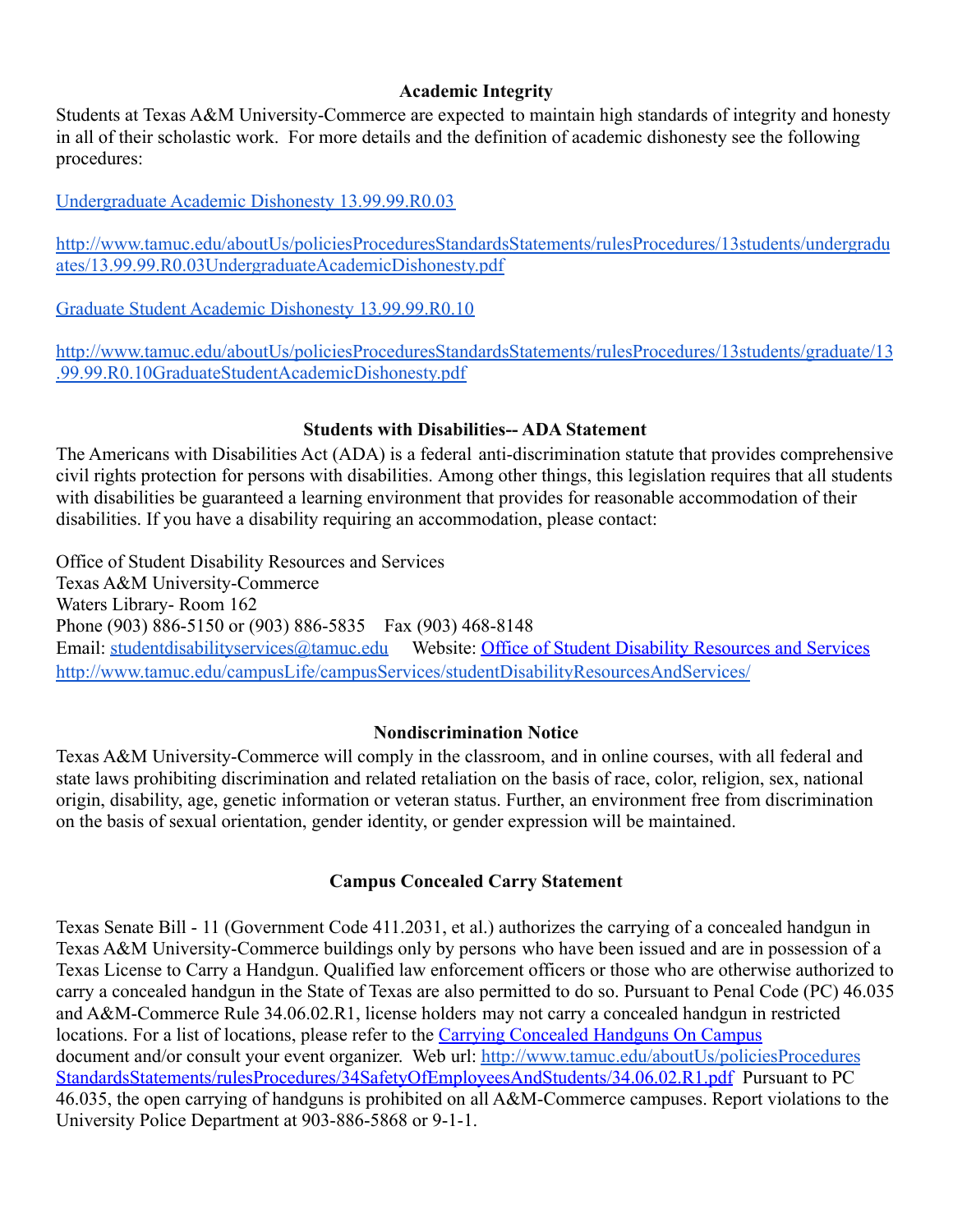# **COURSE REQUIREMENTS**

### **Instructional / Methods / Activities Assessments**

**Major Writing Assignments (WAs): See** *Writing Inquiry* **for full descriptions of WAs**

# **GRADING**

#### **90%-100%= A, 80-89%= B, 70-79%= C, 60-69%= D, 59% & below= F**

| <b>Assignment Name</b>                                   | <b>Percentage of Grade</b> |
|----------------------------------------------------------|----------------------------|
| Writing Assignment #1: LITERACY NARRATIVE                | 15%                        |
| Writing Assignment #2: CODE SWITCHING/MESHING            | 15%                        |
| Writing Assignment #3: Group Presentation and Reflection | 15%                        |
| Writing Assignment #4: TENSIONS IN LITERACY              | 15%                        |
| Writing Assignment #5: FINAL EXPANDED PAPER              | 20%                        |
| Participation                                            | 10%                        |
| Daily/Weekly Assignments                                 | 10%                        |

Students must pass ENG 1301 with a C or higher in order to be eligible to take ENG 1302 in the spring semester.

# **COURSE OUTLINE / CALENDAR**

### **Weekly Schedule:**

The instructor reserves the right to adjust this schedule throughout the semester to accommodate for class needs, unexpected weather, etc. This is highly likely to change due to the fluidity of the semester. All changes will be announced within D2L.

### **AUG 30 - SEPT 3**

#### **Week 1: Writing Inquiry Part I**

- Introduction to *Writing Inquiry*
- "What is Literacy" by James Paul Gee
- Identity Kit Activity
- Part I: Getting Started ("Some things we know about teaching" Activity in class)

#### **SEPT 6-10**

#### **Week 2: Chapter 1: Experiencing Literacy NO CLASS MONDAY, SEPT 6**

- Brandt "Sponsors of Literacy"
- Opperman
- activity in class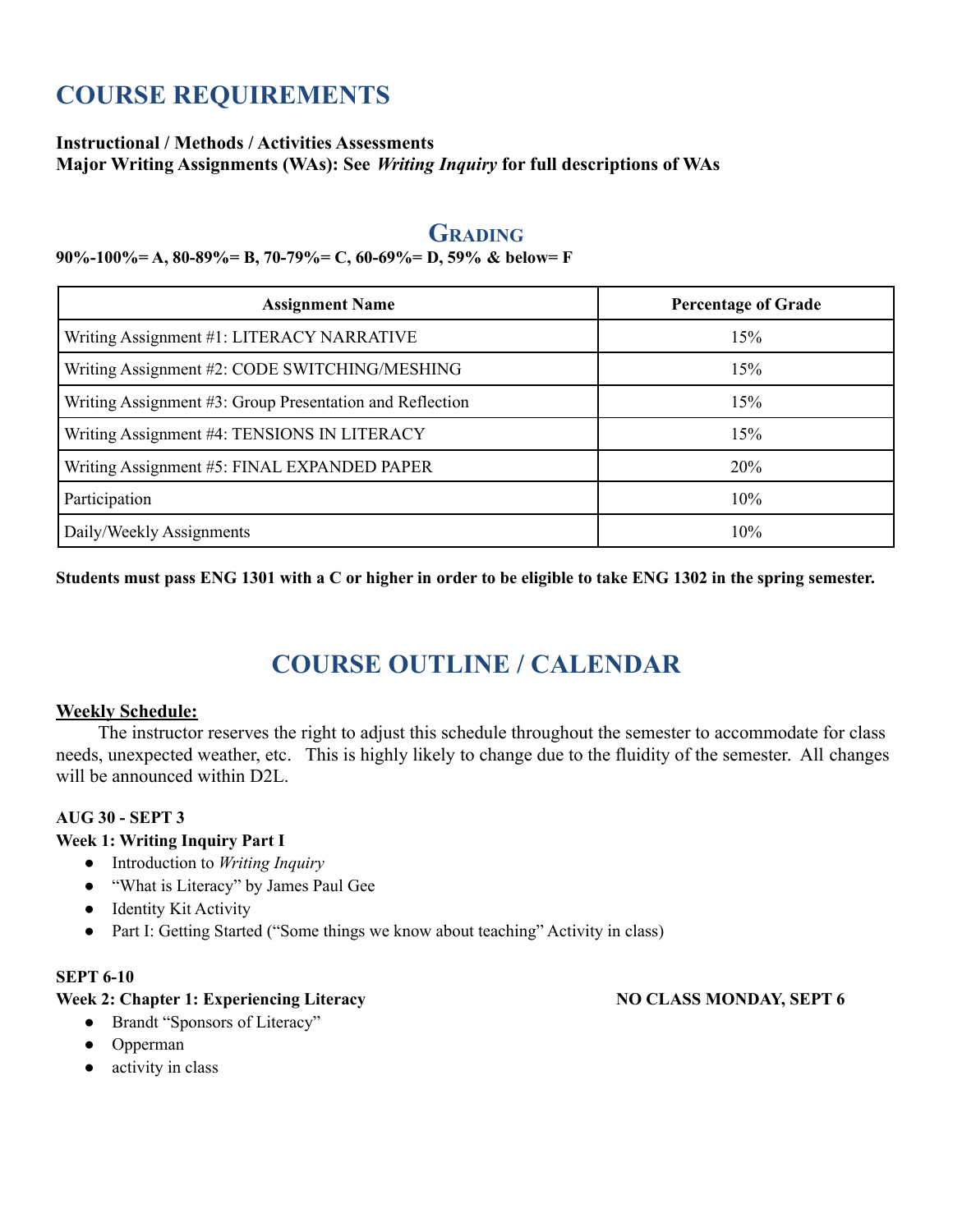#### **SEPT 13-17**

### **Week 3: Chapter 1: Experiencing Literacy NO CLASS MONDAY, SEPT 13**

- $\bullet$  Camfield et al.;
- Introduce and Work on WA1

#### **SEPT 20-24**

#### **Week 4: Chapter 2: Expanding Literacy: Language and Code-Meshing**

- Alexie
- Malcolm X
- Workshop WA1

#### **SEPT 27-OCT 1**

#### **Week 5: Chapter 2: Expanding Literacy: Language and Code-Meshing**

- García
- WA 1 PEER REVIEW
- **● WA 1 Revision due September 27**

### **OCT 4-8 FALL BREAK… NO CLASS THIS WEEK**

#### **Week 6: Fall Break**

● **Catch up…. no new assignments**

#### **OCT 11-15**

#### **Week 7 : Chapter 2: Code Switching and Code-Meshing**

- Pritchard
- Green
- Bartholomae
- hooks

#### **Week 8: WA2**

- Rough Draft Writing
- Writing Workshop
- Expand to Final Draft
- **● WA2 DUE SUNDAY, OCT 18**

#### \*\*\* Midterm Grades Due \*\*\* Be on the lookout for exact date

#### **OCT 25-29**

#### **Week 9: Chapter 3: Dominant, Vernacular, and Marginalized Literacies**

● WA3: Work on Group Presentations Due at the end of the week

#### **NOV 1-5**

# **Week 10: Chapter 3: Dominant, Vernacular, and Marginalized Literacies**

• WA3 (second part) reflection papers

# **OCT 18-22 NO CLASS ON MONDAY, OCT 18**